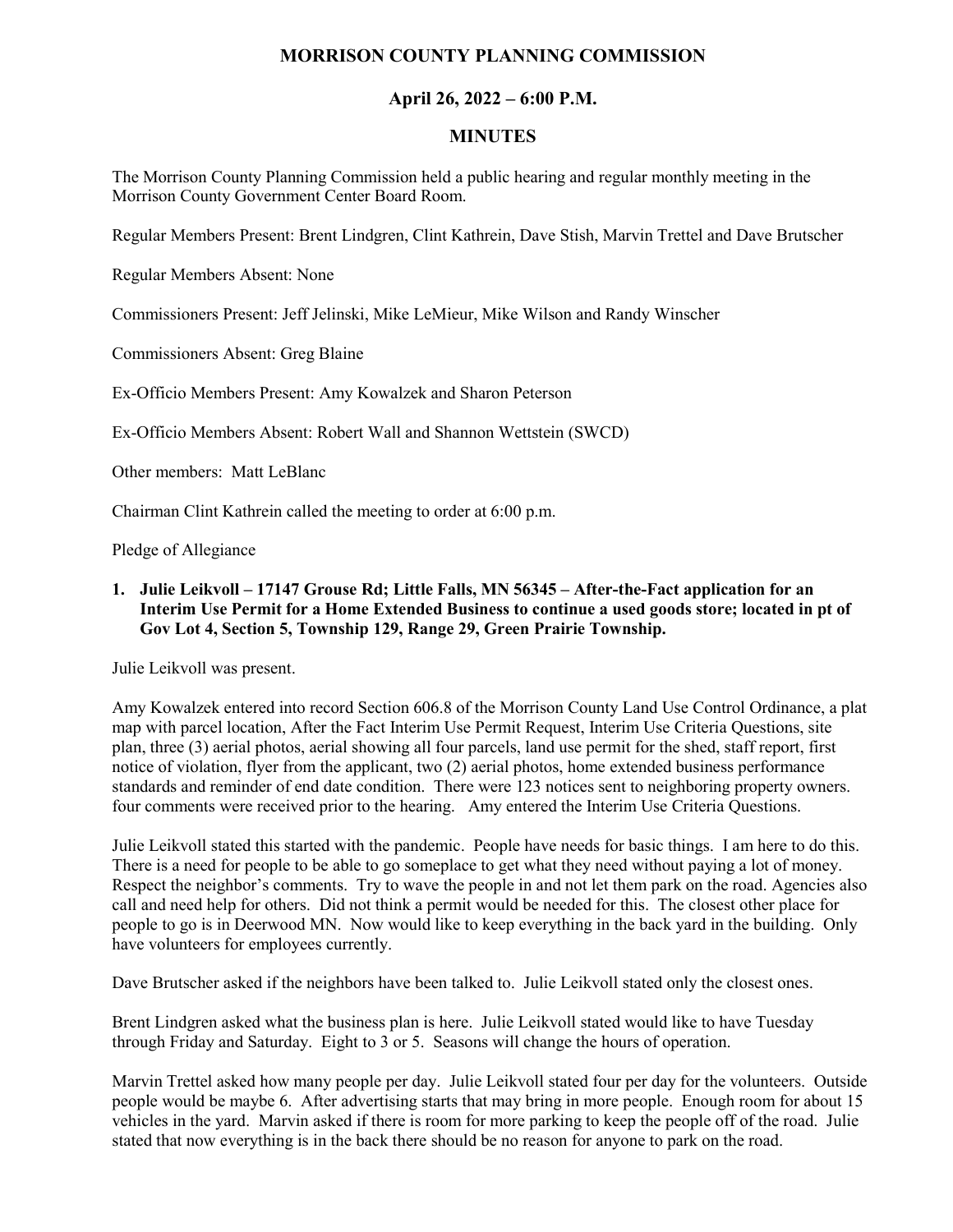Dave Stish stated no one can argue the need. Home Extended Business is allowed in the rural residential zoning district as long as it does not interfere with the principal use which is rural residential. Conditions could be added if this application is approved. Julie Leikvoll stated she gets referral phone calls and come out and find what they need. Dave asked if the operation could be held on a referral basis. Julie stated it could but waiting on non-profit status.

Clint Kathrein stated there is a clothing store in agriculture and so why not a used store in rural residential. Clint what is the speed limit here. Julie stated she thought 45. Clint stated he would suggest no parking on the road, possibly add some signage. Amy Kowalzek stated that this should not be advertised as a garage sale. Clint stated also having a list of hours. Are there restrooms here. Julie stated there is a port a pot on site. Clint asked what an end date would be. Julie stated she would like when she no longer owns the property. Amy Kowalzek asked about the storage side of things as well. Will all operations be happening during the hour's operation? Julie stated most of the time, sometimes there are certain circumstances.

Marvin Trettel stated this is admirable. Is there another place to house the operation? Julie Leikvoll stated this would cost money and would be further away. At this point there is no place else.

Audience Comment:

Dan Maslowski – Green Prairie Township – A lot of close calls with vehicles. Supervisors not against the business.

Justin Birdsell – stated he is a new resident. This place is located close to town. Know how it feels to lose everything and need to start over. I was able to contact Julie and she gave me hope and a foundation to start over. Did see the garage sale sign but also saw a beautiful home. There was parking and did not see any clutter. This is a really good thing she is doing. I have never been here when the traffic has been bad.

Rebecca Fulford – stated she is a neighbor. Have been spending my winters in Colorado. Seeing a lot of trucks and trailers. Not against what Julie is doing but am against where she is doing it. When there have been garage sales people drive through my yard.

Matt Crowder – stated he is grateful for what Julie does but it is in the wrong area.

Rose Surma – Oasis – stated we serve people that are in need. This has been an asset to the community. People call to give huge amounts of items and if Julie did not have this, we would not any where for these people to go.

Stephany Och – stated what is happing on this site is helping a lot of people.

Dave Stish stated he could not answer yes to any of the criteria questions if the business stays the way it is. Julie Leikvoll stated the vehicles will be in the back. The garage sale will not be in the front any more. All of the business will now happen indoors. Have always tried to solve any issues that has come up. Do not want to bother my neighbors.

Marvin Trettel stated he was thinking of a few conditions, like parking. Possibly allow the permit for one year then come back and visit it.

Brent Lindgren stated that the parking seems to be an issue here. Julie Leikvoll stated because last year the sale was in the front yard. You cannot even see the building from the road. The store is in the back of the lot and has a parking area. There are two access driveways. Any way to limit the amount of time the store is open. Julie stated she could cut the amount of days per week. The hours are harder because people like to come after work. Brent asked if the referrals could be by appointment. Julie stated they could.

Dave Brutscher stated it was brought to light that there is this much need out there. Is there a long-term plan to move if this keeps getting bigger? Julie Leikvoll stated it is a process and need to start here and see if I can get the permit. There could be grants to move someday. There is a need in Morrison County, and we should be supporting of those who are willing to help.